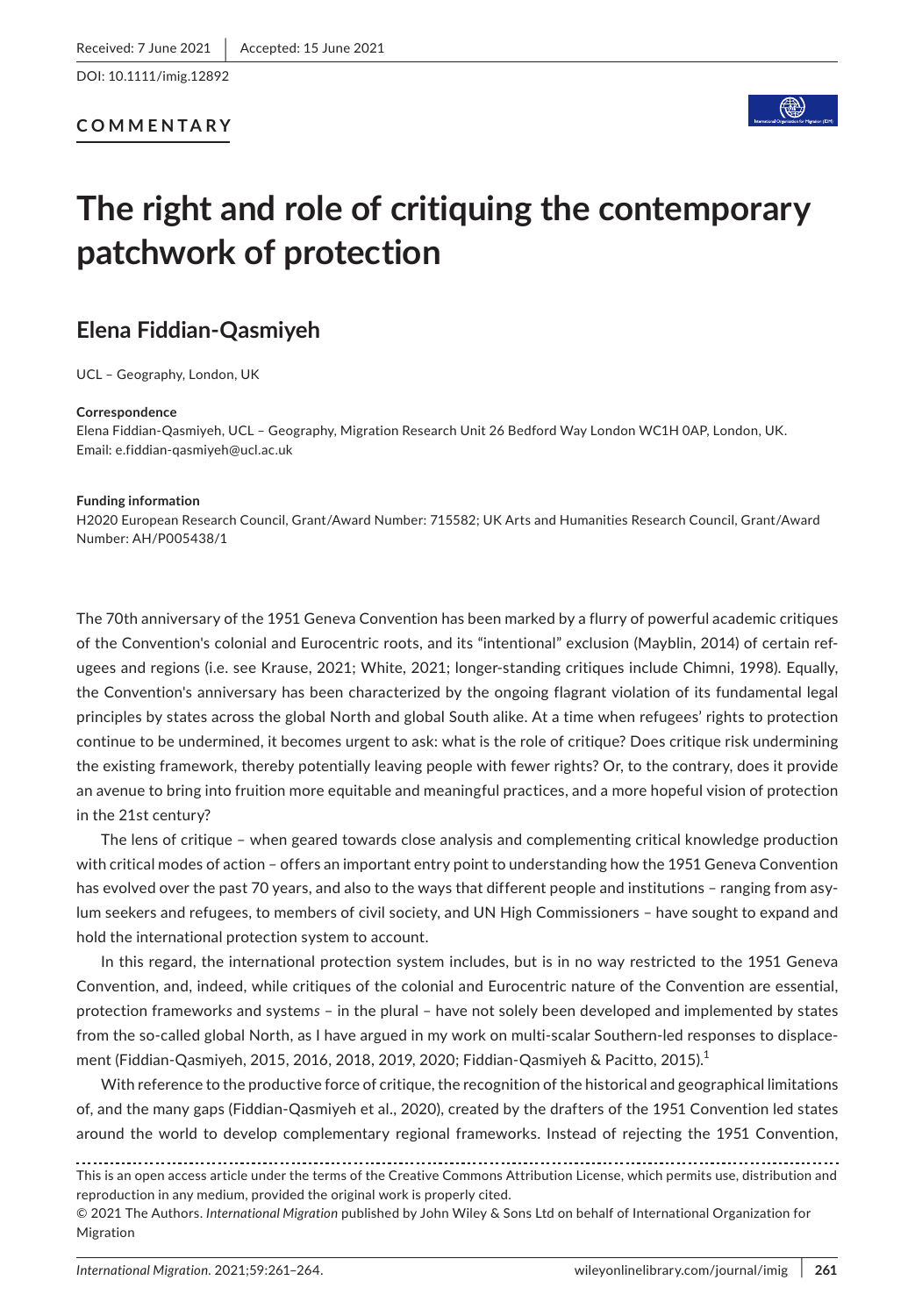this led to the cumulative expansion of the 1951 refugee definition: the OAU's 1969 Convention Governing the Specific Aspects of Refugee Problems in Africa expanded the 1951 refugee definition, and, in turn, the 1984 Cartagena Declaration on Refugees in Central America expanded the OAU 1969 definition. Equally, feminist and queer critiques of the 1951 Convention have cumulatively led to the expanded interpretation of the originally androcentric and heteronormative refugee definition, leading to the development of key guidelines and legal jurisprudence. This has meant that gender-based persecution and claims based on persecution linked to sexuality and gender identity are increasingly legible to decision makers (although, again, in ways that have been critiqued $^2$ ). This process has demonstrated the roles of lawyers, scholars and civil society movements both in critiquing normative frameworks and of acting to hold the spirit and body of the protection framework to account.

These more expansive definitions and modes of interpretation – accompanied by the expansion of UNHCR's mandate to provide assistance and protection to internally displaced people and to prevent and reduce statelessness<sup>3</sup> ; clarification that Palestinians outside of UNRWA's areas of operation *are* eligible to apply for protection under the 1951 Geneva Convention; and the extension of the protection system to include the first regional Convention re IDPs, the *Kampala Convention* – arguably join together to form a tighter and more inclusive patchwork of protection for asylum seekers, refugees, IDPs and stateless people alike.

However, even the most cursory assessment of the overlapping crises of protection which characterize the 2020s confirm that these expanded definitions, new Conventions and additional Guidelines have not necessarily led to enhanced access to humanitarian assistance, let alone to legal protection and rights. And, of course even the original, "unexpanded" principles which have come to be acknowledged as part of customary law are constantly undermined by states around the world. From innumerable examples in Spring 2021 alone, the governments of Denmark and the UK have, respectively, announced plans to revoke Syrians' refugee status in order to forcibly return them to a still-at-war Damascus and to deny the right to seek asylum of people who have arrived in the UK through "irregular" means, effectively withdrawing from the 1951 Geneva Convention. These and other states' plans, and actions, have in turn been accompanied not only by protests by refugees and citizens alike (i.e. Bjerkestrand, 2021), but also by vocal criticisms from UNHCR representatives, who have repeatedly noted that such policies and actions "risk breaching international law" (i.e. see Singh, 2021; Zorzut, 2021).

Such criticisms fall under the remit of UNHCR's supervisory responsibility, which is a fundamental and integral part of its international refugee protection mandate, since UNHCR is mandated to "provide for the protection of refugees" by "promoting the conclusion and ratification of international conventions for the protection of refugees" and by "supervising their application." All states are officially beholden to cooperate with the UNHCR, irrespective of whether or not they are parties to the 1951 Convention and/or its Protocol. $^4$  Yet, this obligation does not in practice lead to states' cooperation, let alone compliance with international refugee law.

Do these ongoing gaps and failures mean that either the 1951 Geneva Convention, or the role of critique, are to be abandoned? I would strongly argue that the answer is no. The Convention, as flawed as it is, is not only an important starting point, but also a crucial base to continue to be built upon (especially noting that, in the current political climate, states would invariably resist the development of a more comprehensive alternative to the Convention *per se*). And it is precisely critique of different forms, enacted by different actors, which has led to the strengthening of principles and practices of protection in the past, and which will continue to do so in the future.

There is ample evidence of civil society initiatives around the world – including the actions of refugees themselves – working to uphold the rights and needs of people who have been persecuted and displaced. The lives of thousands of Rohingya refugees have been saved through rescue operations led by fishermen and fisherwomen in Aceh (McNevin & Missbach, 2018). Resources and solidarity have long been shared by the residents of neighbourhoods hosting Syrian refugees in Lebanon, Jordan and Turkey, with such "local responders" holding diverse legal statuses, including citizens, migrants, refugees and stateless people (Fiddian-Qasmiyeh, 2016, 2020). Faith-based and secular groups have provided human rights training and created LGBTQI+inclusive spaces for refugees, migrants and citizens in Mexico, both to strengthen asylum claims and to provide tools for local residents to protect their rights to provide support and solidarity to refugees and migrants (Fiddian-Qasmiyeh et al., 2020). As I write,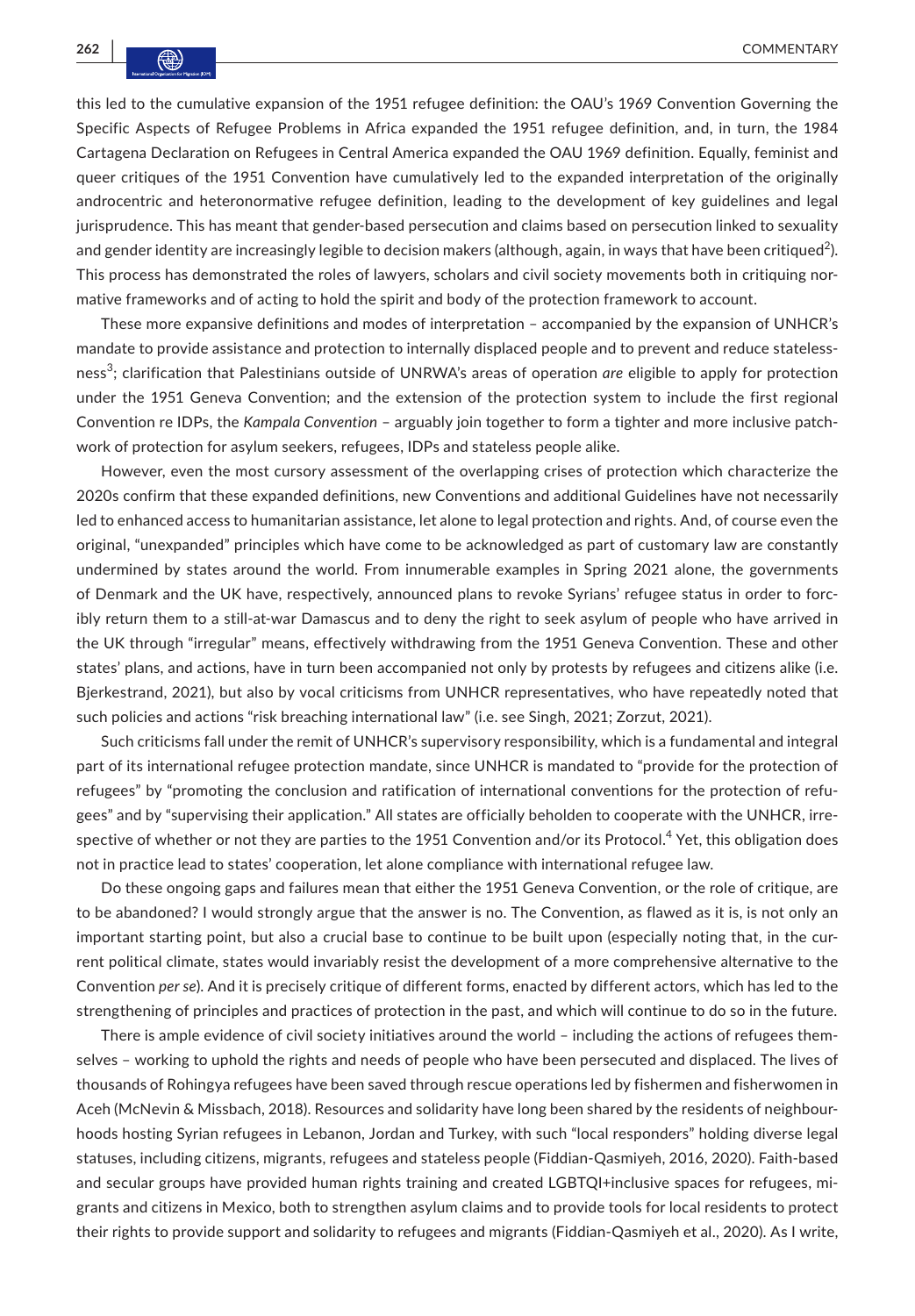Palestinian refugees and IDPs continue to demand, through protests, strikes and social media, that states and international organizations comply with their obligations under international law. Investigative journalists, scholars and NGOs have traced the dangers and risks that refugees and migrants face when the digital technologies used by states, NGOs and UN agencies perpetuate racialised systems of violence and exclusion (see Achiume, 2020). In turn, collective action on land, air and sea has prevented the deportation of people to countries which remain at war, with people - including bystanders with no previous commitment to refugee rights specifically - refusing to be complicit with state-sponsored policies which violate fundamental human rights.

Indeed, local and transnational initiatives have not only provided direct forms of assistance and protection but also lobbied and worked to hold states, and UN agencies, accountable. For instance, civil society engagement has been effective in changing policies around, and implementing alternatives to, immigration detention in Taiwan and Turkey, Thailand and Zambia (Mitchell, 2020). In turn, UN agencies with protection mandates have been critiqued for their complicity in undermining refugee rights in too many situations, with civil society organizations, scholars, NGOs and journalists alike having documented and denounced UN staff's sexual abuse of refugees and IDPs around the world (including in West Africa and Haiti) (see Alexander & Stoddard, 2021). And a wide coalition of people with displacement backgrounds, practitioners, activists and academics have come together on diverse platforms under the broad umbrella of "decolonising aid" to imagine and bring to fruition forms of action which ensure that the needs and rights of displaced people are upheld in meaningful ways which challenge, rather than reproduce colonial and neocolonial power imbalances (i.e. see Nasser-Eddin & Abu-Assab, 2020).

Identifying these examples does not intend to idealize the responses enacted by different people, groups and institutions around the world, all of which are arguably members of intersecting protection systems, even if their relative power is very different to that of state and UN representatives. In effect, local responses are rarely sustainable, and they are at times co-opted by states and institutions; it is, of course, equally the case that local residents and civil society groups also perpetuate different forms of violence against refugees. Most importantly, local and transnational responses are themselves emblematic of systematic, political failures (just as the need for international protection and humanitarianism arises precisely when the political has failed, whilst recalling that the granting of asylum has historically been perceived as a political, rather than "humanitarian" act).

Far from leading to fatalism, or the dilution of existing protection frameworks, however, together, these critiques and critical acts seek to fill gaps and address failures that are ubiquitous, but not inevitable. They highlight that these gaps and failures have been politically produced and reproduced because states and international organizations have too often failed and refused to meet their obligations. And it is, ultimately, through critique, and the reimagining of the future which accompanies and follows these critical acts, that states and international authorities will continue to be held accountable for their political failures, not only demanding but also enacting more human and humane responses to the protection needs and rights of people who have been persecuted and displaced.

## **ENDNOTES**

- 1. This article draws on two of the author's projects: Analysing South-South Humanitarian Responses to Displacement, which has received funding from the European Research Council (ERC) under the European Union's Horizon 2020 research and innovation programme (grant agreement No 715582); and Local Community Experiences of and Responses to Displacement from Syria (Refugee Hosts), which has received funding from the UK Arts and Humanities Research Council (grand agreement No AH/P005438/1).
- 2. On critiques of the interpellation of women, children and LGBTQI refugees as 'particular' and 'exceptional' versus the normative cisgender male, for instance, see Fiddian-Qasmiyeh (2014).
- 3. In 1994, the UN General Assembly entrusted UNHCR with a global mandate for the identification, prevention and reduction of statelessness and for the international protection of stateless persons. See: UN General Assembly Resolutions A/RES/49/169 of 23 December 1994 and A/RES/50/152 of 21 December 1995.
- 4. Art. 35 and 36, 1951 Convention; Art II, 1967 Protocol; Art. 56, 1945 United Nations Charter.